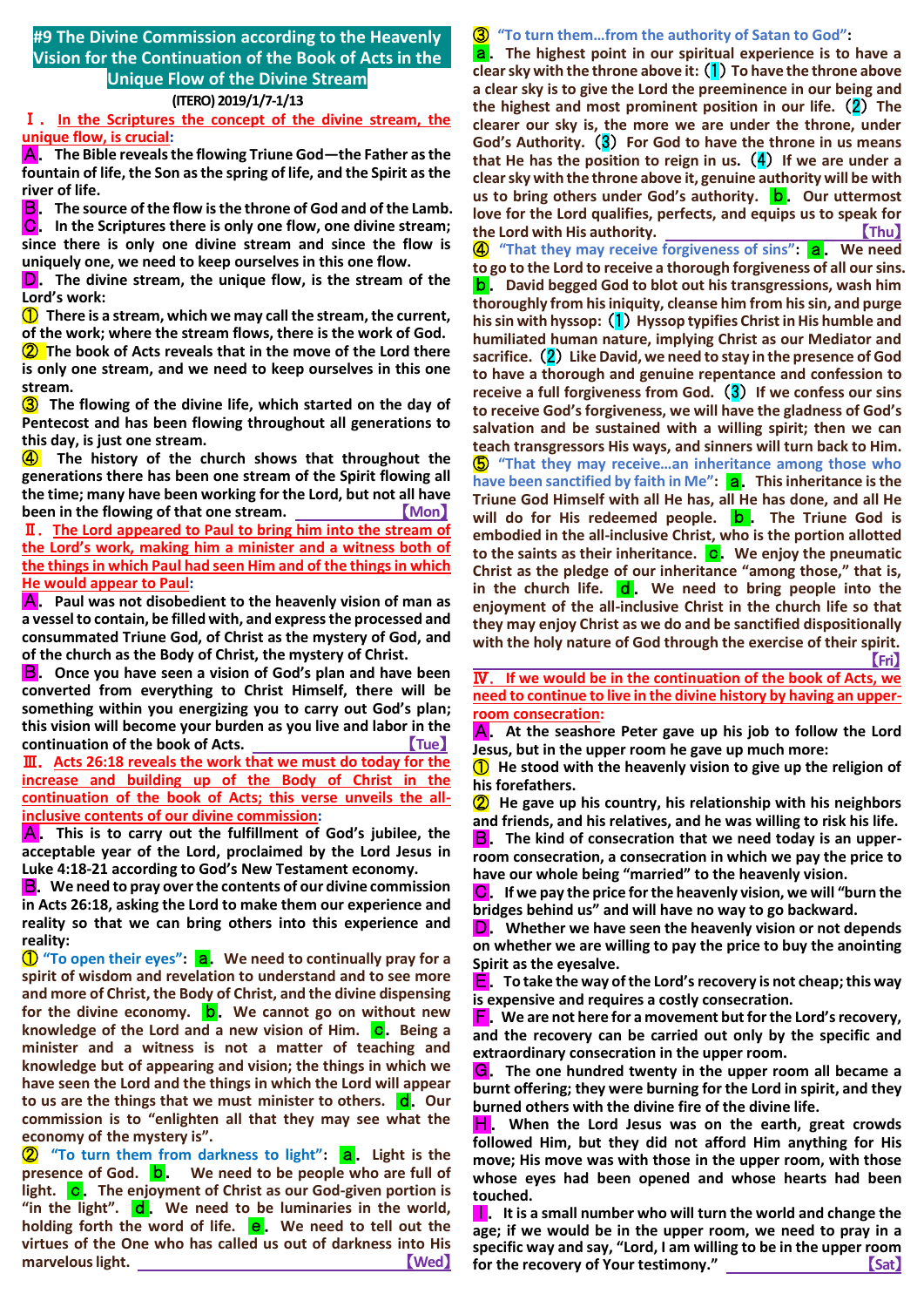**Crucial Point** ①:**Clearly see concerning the blessing of the divine economy and divine dispensing by the Spirit of** 

# **wisdom and reveration, and treasure Christ and the church**

**OL1**: **Acts 26:18 reveals the work that we must do today for the increase and building up of the Body of Christ in the continuation of the book of Acts; this verse unveils the all-inclusive contents of our divine commission:**

**OL2**: "**To open their eyes": We need to continually pray for a spirit of wisdom and revelation to understand and to see more and more of Christ, the Body of Christ, and the divine dispensing for the divine economy.**

### **Acts 26:18 To open their eyes, to turn them from darkness to light and from the authority of Satan to God, that they may receive forgiveness of sins and an inheritance among those who have been sanctified by faith in Me.**

The first thing we must do is to help others to see. In order to do this, we ourselves must have the vision and see the heavenly things. We must see the things concerning Christ, not by being taught but by having Christ appear to us. After you have seen the vision, you need to contact people, telling them that Jesus has appeared to you and that you have seen Him. Do not preach the low, traditional gospel. Many who have received this poor gospel are still blind and in darkness. Do not teach people religion—open their eyes that they may turn from darkness and Satan to light and God. By turning in this way, they will be released from the evil power of darkness, which is the authority of Satan, to God. As a result, they will receive forgiveness of sins and a portion among those who are sanctified. All the saved and forgiven ones are saints, and all the saints have a portion.

According to Colossians, the portion of the saints is simply Christ Himself. Christ has been allotted to us, and we all share a portion in Him....Our portion—Christ—will consummate in the New Jerusalem. Those who turn from Satan to God will not have a portion individually but corporately and collectively with all the saints. This means that they will have a portion among those who are members of the church life.

In Acts 26:18 the full gospel is presented. In this one verse there are seven points:

- i. to open people's eyes
- ii. to turn them from darkness to light
- iii. to turn them from the authority of Satan to God
- iv. to help them receive forgiveness of sins
- v. to help them to be sanctified by faith
- vi. that they may have a common portion among the saints
- vii. be in the church life.

#### **Application for Young Working Saints/Graduate Students/Marriage Life**

**Eph. 1:17 That the God of our Lord Jesus Christ, the Father of glory, may give to you a spirit of wisdom and revelation in the full knowledge of Him, 18 The eyes of your heart having been enlightened, that you may know what is the hope of His calling, and what are the riches of the glory of His inheritance in the saints,** 

**3:9 And to enlighten all that they may see what the economy of the mystery is, which throughout the ages** 

#### **has been hidden in God, who created all things,**

The first item of the blessings of Paul's complete gospel is "to open the eyes". The Lord opens the eyes of your heart and let you see what God's plan, God's economy is. God's economy has been hidden in God, who created all things throughout the ages. But now, it is opened to the new testament believers. Hallelujah! Thank and praise the Lord. **1Cor. 2**:**9 But as it is written, "Things which eye has not seen and ear has not heard and which have not come up in man's heart; things which God has prepared for those who love Him.''**

You should not remain in the concepts that are from your past experiences. The blessing and expectation toward you in God's economy are wonderful and surpassing. Thus if you remain in your concepts, you can not understand God's blessing and think God's economy as an usual blessing and make Holy Spirit to grieve.

God's eternal blessing is not material but it is spiritual and it is the processed Triune God Himself. Because you are living in the material realm, it is possible for you to value the material realm highly and disregard the spiritual blessings. But when the millennium kingdom appears in the next age, no one would regard the blessings in the material realm highly than the blessings in the spiritual realm.

Nowthere is a challenge from God toward you. That is "to know what are the riches of the glory of His inheritance in the saints (Eph 1:18)" by "the eyes of your heart having been enlightened" and treasure Christ and the church in this present age before everything is manifested. If your eyes are enlightened and could see God Himself and His economy, you would treasure it and put your priority on Christ and the church. Of course, God will take care of your need in the material realm.

Moreover, because you treasure Christ and the church, you need to confess the name of the Lord Jesus before men and testify concerning Christ and the church. Never think "I believe the Lord in my heart, so no need to tell people that I believe in Him." The Bible doesn't tell you so.

**Mat. 10:29 Are not two sparrows sold for an assarion? And not one of them will fall to the earth apart from your Father.** 

**30 But even the hairs of your head are all numbered. 31 Therefore do not fear; you are of more value than many sparrows.** 

**32 Every one therefore who will confess in Me before men, I also will confess in him before My Father who is in the heavens;** 

**33 But whoever will deny Me before men, I also will deny him before My Father who is in the heavens.** 

Those who do not testify the Lord before men are those whose eyes are not enlightened and not treasuring Christ and the church.

**Prayer**:**"Oh Lord Jesus, please open my eyes in this present age. Let me know how great and wonderful the blessings of the Triune God Himself. It is for me to testify before men without fear. Let me be a wise person who invest the whole life in the stock of Christ and the church before the appearing of Your kingdom (before the stock goes high up to purchase). Amen!"**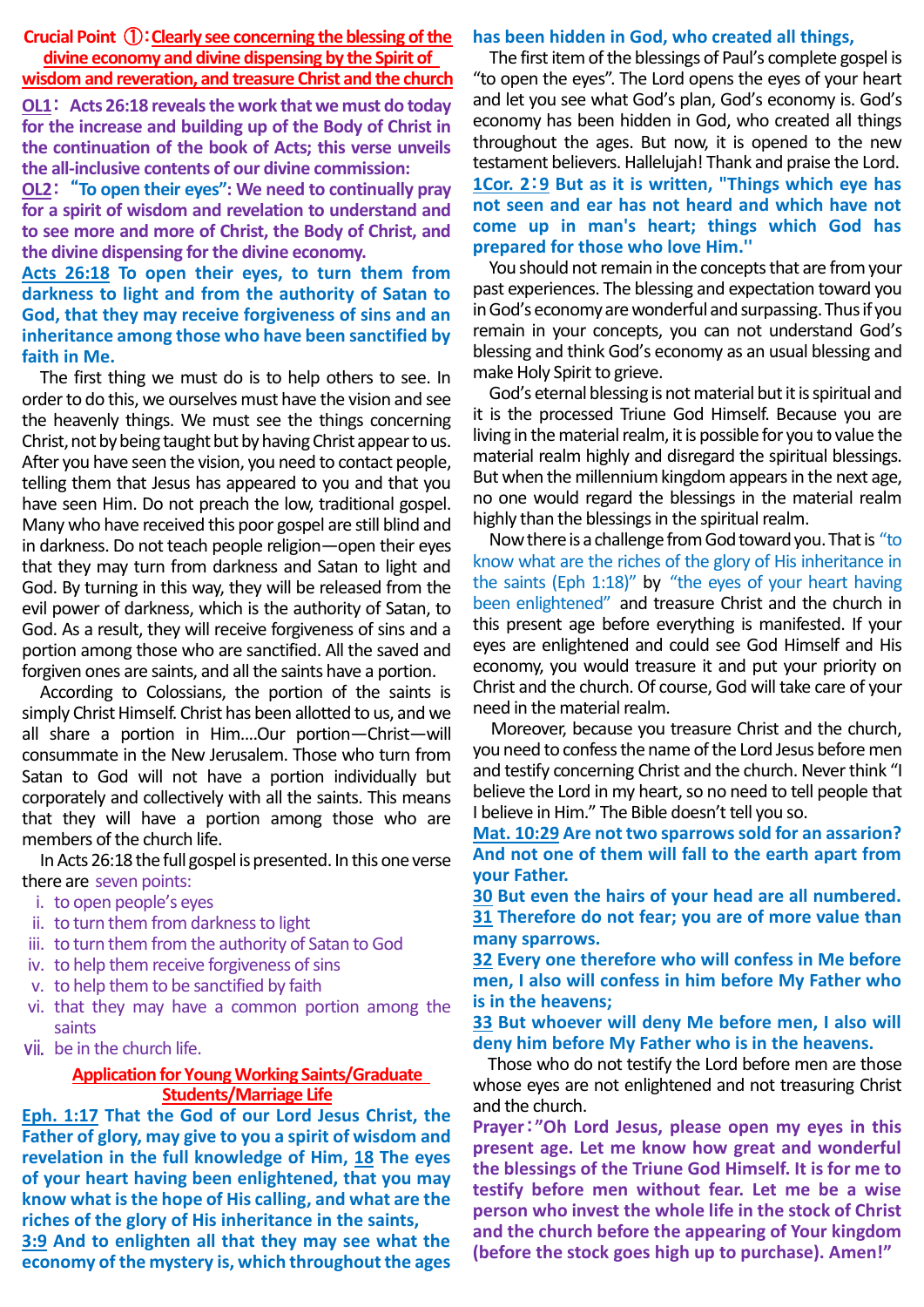#### **Crucial Point**②:**Confess our sins and**

### **exercise ourselves to have a conscience without offense**

**OL1**:**We need to go to the Lord to receive a thorough forgiveness of all our sins.**

**Psalm 51:1 …According to the greatness of Your compassions blot out my transgression. 2 Wash me thoroughly from my iniquity, / And from my sin cleanse me. 7 Purge my sin with hyssop, and I will be clean; / Wash me, and I will be whiter than snow.**

**Acts 24:16 Because of this I also exercise myself to always have a conscience without offense toward God and men.**

Like David, we need to stay in the presence of God, confessing that we were born in sin and pleading with Him to wash us and cleanse us, to blot out our transgressions, and to purge our sin. To pray in this way indicates that we have no trust in ourselves. Realizing that we are sinful and that God is holy, we trust only in Him. Also, we realize that we need Christ to be our Mediator and our sacrifice.

In **verse 7a** David prayed, **"Purge my sin with hyssop, and I will be clean."** Hyssop typifies Christ in His humble and humiliated human nature. In Psalm 51:7a hyssop implies Christ as the Mediator and the sacrifice.

In **verse 10** David prayed, **"Create in me a clean heart, O God, / And renew a steadfast spirit within me."**The Hebrew word for clean here may also be translated "pure." David begged God not only to forgive him and purge him but also to renew him. By sinning we become old, but after we are forgiven by God we may be renewed. Thus, after we enjoy God's forgiveness, we need to ask Him for His renewing.

In **verse 11** David continued, **"Do not cast me from Your presence, / And do not take the Spirit of Your holiness away from me."** We need a new heart and a steadfast spirit, and we also need God's presence....God's presence is actually the Spirit. When the Spirit is away, God's presence also is gone.

In **verse 8a**David prayed, **"Let me hear gladness and joy,"** and in **verse 12** he asked, **"Restore to me the gladness of Your salvation, / And sustain me with a willing spirit."**Here we see a connection between gladness and willingness of spirit. When we are happy, we also have a willing spirit. This is the overcoming life. A defeated person, on the contrary, is unhappy and does not have a willing spirit. If such a defeated one confesses his sin and asks God for His forgiveness, he will have the gladness of God's salvation and will also have a willing spirit. It is by the gladness of God's salvation that a willing spirit is sustained within us.

If we are those who repent, confess our sins, and ask God for His purging, we will have the enjoyment of God in Christ in His house, the local church, and in His city, the universal church.

## **Application for New Believers, Junior/Senior High Students and College Students**

**1John 1:7 But if we walk in the light as He is in the light, we have fellowship with one another, and the blood of Jesus His Son cleanses us from every sin. 8 If we say that we do not have sin, we are deceiving ourselves, and the truth is not in us. 9 If we confess our sins, He is faithful and righteous to forgive us our sins and cleanse us from all unrighteousness.**

David stayed before God and confessed thoroughly the sins enlightened and revealed by God. When you believed the Lord, your sins you had prior to that time were forgiven, but sins you committed after believing need to be enlightened under the light of the Lord, and you should confess each one of them when enlightened. The crucial point here is, to confess thoroughly each one of the sins enlightened during the fellowship with the Lord. Fallen people have a strong tendency to hide their sins. However, as a believer, instead of hiding them, you need to confess your sins before the Lord. Because this is different from your previous custom of the fallen man, you should exercise yourself according to the word of God and at first you need to force yourself to confess your sins.

**Psalms 32:5 I acknowledged my sin to You, / And I did not cover my iniquity. / I said, I will confess my transgressions to Jehovah. / Then You forgave the iniquity of my sin. … Proverbs 28:13 He who covers his transgressions will not prosper, / But whoever confess and forsakes them will obtain mercy.**

And when you confess your sins, you must not excuse yourself by telling other's sins. Bible tells you to confess sins of yourself but not of others. Confessing other's sins is to hide your sins.

The purpose of confessing of your sins is not to put you on shame. It is for you to be blessed and to grow up in the fellowship of life with the Lord.

Considering about health of your physical body, you have breakfast and then start daily activities, and have a lunch to continue the activities of the day, and then have a dinner and take a bath before going to bed. Unless you keep your body clean by taking a bath, you may be suffered by light illness such as athlete's foot, skin irritation, bad odor. Important things to practice every day in our daily life, are eating, doing activity such as studying and working, washing your body to keep clean, and have a good rest. Washing your body here can be considered as applying the blood of Jesus by confessing your sins to cleanse your conscience in a spiritual life. Therefore, confessing sins should be done not occasionally but every day. Moreover, as washing your hands very often in a day, you also need to confess your sins as soon as you are enlightened.

Medical doctors instruct us that when we wash our body, we should wash a whole body not roughly but in very detail way, such as washing between toes and backside of ears. This shows when you confess your sins, you do not do in a general way, but you confess each one of your sins in detail and specifically.

**Prayer**:**"O Lord Jesus, like taking a shower every day, I need to confess each one of my enlightened sins every day to be cleansed by the blood of Jesus. Lord, I come before you to repent and confess my sins, not other's sins. Lord, help me to grow up day by day with my daily confessing of sins."**

## Hymnal:J228/E280

1.Lord, may Thy blood now cleanse me, /Wash all my sins away, That with Thy Holy Spirit /Thou may anoint, I pray. My service, I confess, Lord, /Is failure-full and weak; The filling of Thy Spirit/To live for Thee I seek. Oh, from myself deliver, /From all its misery; I'd henceforth be forever/Completely filled with Thee.